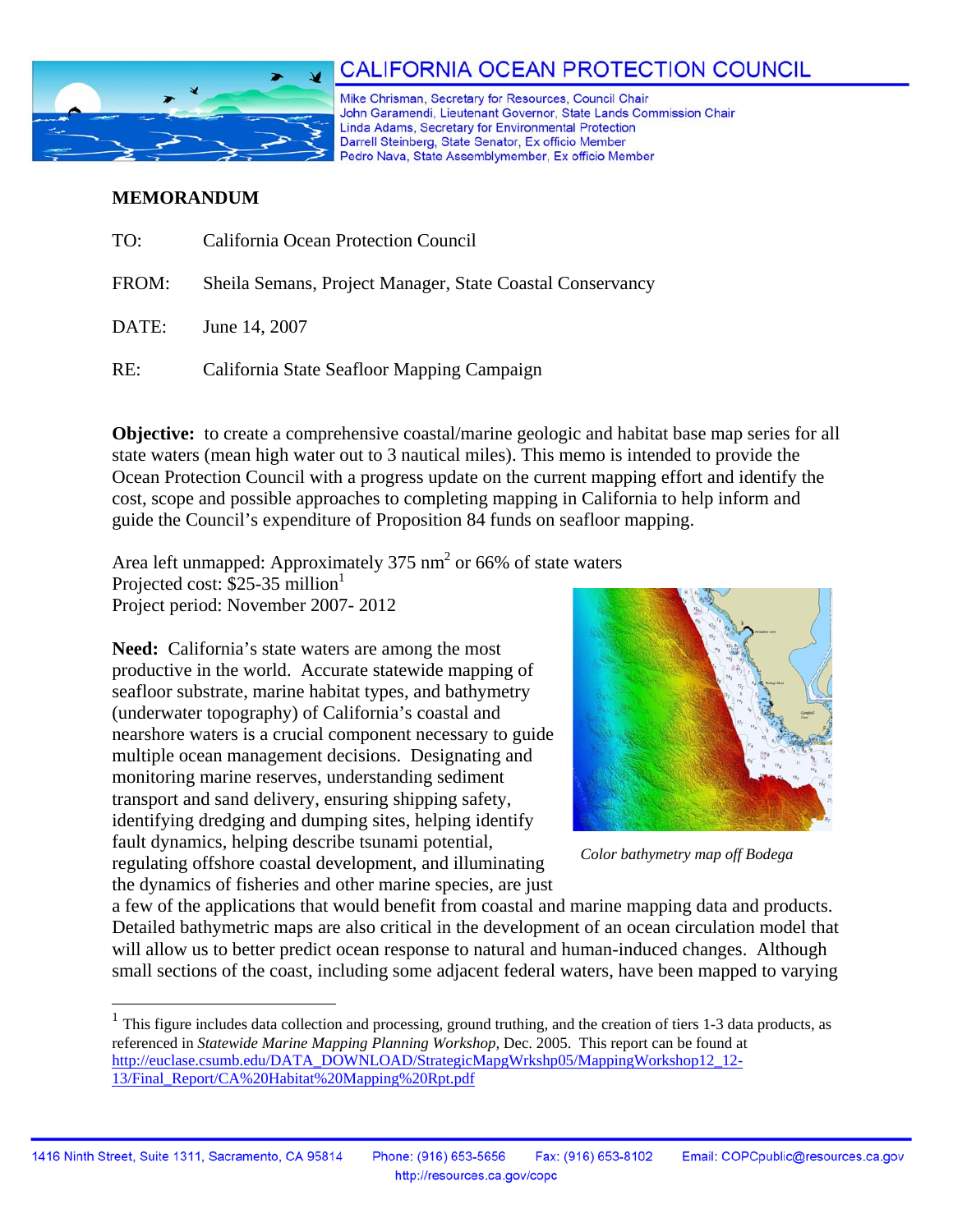extents and resolutions, a comprehensive and seamless map of the state's near- and offshore benthic and marine resources does not currently exist.

**Status:** To date, only 33% of California's submerged lands have been mapped in sufficient detail for the identification of habitats and geologic features. Proposition 84 and the OPC strategic plan both identify seafloor mapping as a priority because benthic habitat maps have become one of our most powerful resource management tools.

One of the first projects supported by the OPC was the North Central Coast Mapping Project, initiated to support the Marine Life Protection Act Initiative's Marine Protected Area designation. This effort committed over \$4 million in support for mapping from Ano Nuevo to Pt. Arena (excluding the nearshore strip from Bolinas to Pt. Arena). All mapping is complete, ground truthing is planned for this fall, and some early products are being produced and provided to the resource managers working on the new MLPA study region and the monitoring plan for the recently designated marine protected areas.

### **Agency/university/industry partnership** of

the North Central Coast Mapping Project: CSU Monterey Bay Seafloor Mapping Lab Fugro Pelagos, Inc. United States Geological Survey Moss Landing Marine Laboratories, Center for Habitat Studies California Geological Survey National Marine Sanctuary Program State Coastal Conservancy

**Next Phase:** Pending final action on the 07/08 budget, staff plans to bring a project to the OPC in October that requests up to \$15 million of the proposition 84 money designated for ocean-related activities be dedicated to continuing our seafloor mapping efforts. The

Habitat Abundance: Pt Lobos SMR vs Potential Reference Site



*Auto-classified benthic habitat map created with high-resolution multibeam sonar data that was created to help the MPA monitoring design.* 

total estimated cost to complete seafloor mapping in state waters is \$25-35 million. Staff has been working diligently to find additional funds to leverage the state's contribution from our federal partners.

Based on our current mapping experience, there are four main decision points involved in developing a plan for executing the California State Seafloor Mapping Campaign so as to maximize overall value, quality and speed: Who should do the work (expertise), how should it be done (methods and technology), what should the products be, and how should the funding be structured?

**Approaches and Options:** Should our efforts to obtain full funding for this project fall short, staff is considering two options: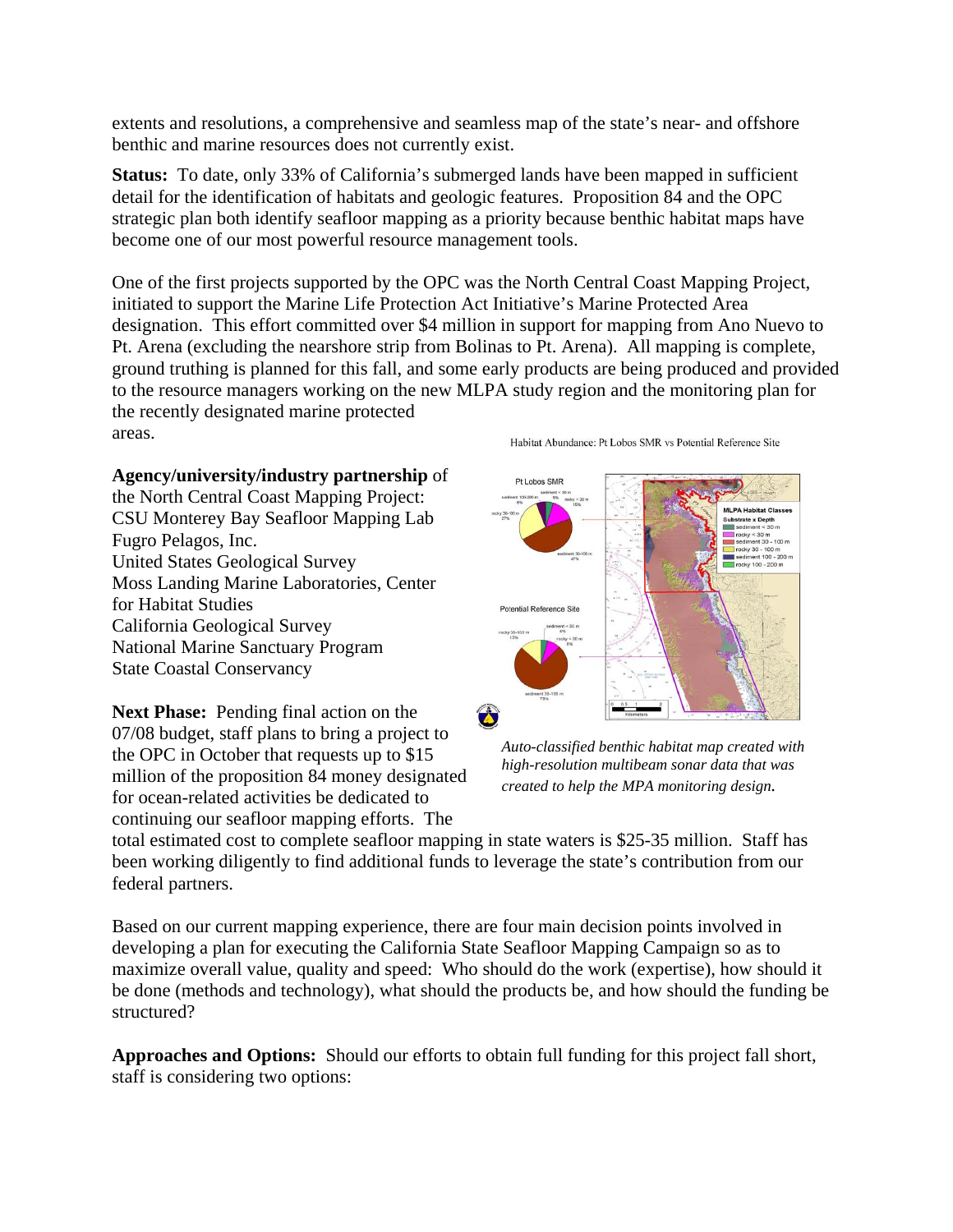1. Collect all the data in state waters and develop more funding to create map products

2. Collect data only in priority areas and create end products for those areas

At this time, option 1 seems preferable for the following reasons: it is better to collect all the data within the same timeframe so you get a snapshot of similar conditions; we don't know where the next MLPA study region will be; having all the data will allow us the flexibility to quickly respond to future priorities as they arise (e.g. coastal commission development issues); and once we have the data, it will be easier to develop products.

For \$15 million, it is possible that we could get most or all of the data collected (budget projections below are configured on the high side). If we can't get all the data, the more expensive nearshore strip could be dropped in less critical areas.

However, as we continue to seek funding from a variety of sources, we will remain flexible about the best approach to completing this project. It is important to stress that we are still working out many of the details that will inform the final recommendation. We will continue to attempt to address multiple management objectives where possible.



*Giant submarine dune field discovered under the Golden Gate bridge during the collaborative multibeam sonar mapping project looking at sediment transport in relation to maintenance of the San Francisco Bay entrance and erosion at Ocean Beach.* 

The following are two options for completing the work:

**Option 1:** Contract through NOAA Office of Coast Survey IDIQ contract

Founded in 1807, the Office of Coast Survey (OCS; part of National Ocean Service within NOAA) has been surveying the coast and producing navigational charts for our nation's ports for centuries. NOAA contracts out a majority of its survey work to private industry using a contracting vehicle called the Indefinite Delivery, Indefinite Quantity (IDIQ). Through the IDIQ, NOAA has pre-qualified a pool of firms that bid on survey work as it is identified. NOAA currently offers this contracting service to state and local partners *at no cost* (no overhead). If we

partner with NOAA, it could fund the collection of additional data needed to update our navigational charts (last updated in the 1940s), provide much needed technical oversight, and handle all the contracting for our portion of the data collection. It is possible OCS will contribute funds over and above what is needed for navigational charting. OPC staff plans on meeting with OCS in Washington DC in late June 2007 to further discuss this potential partnership.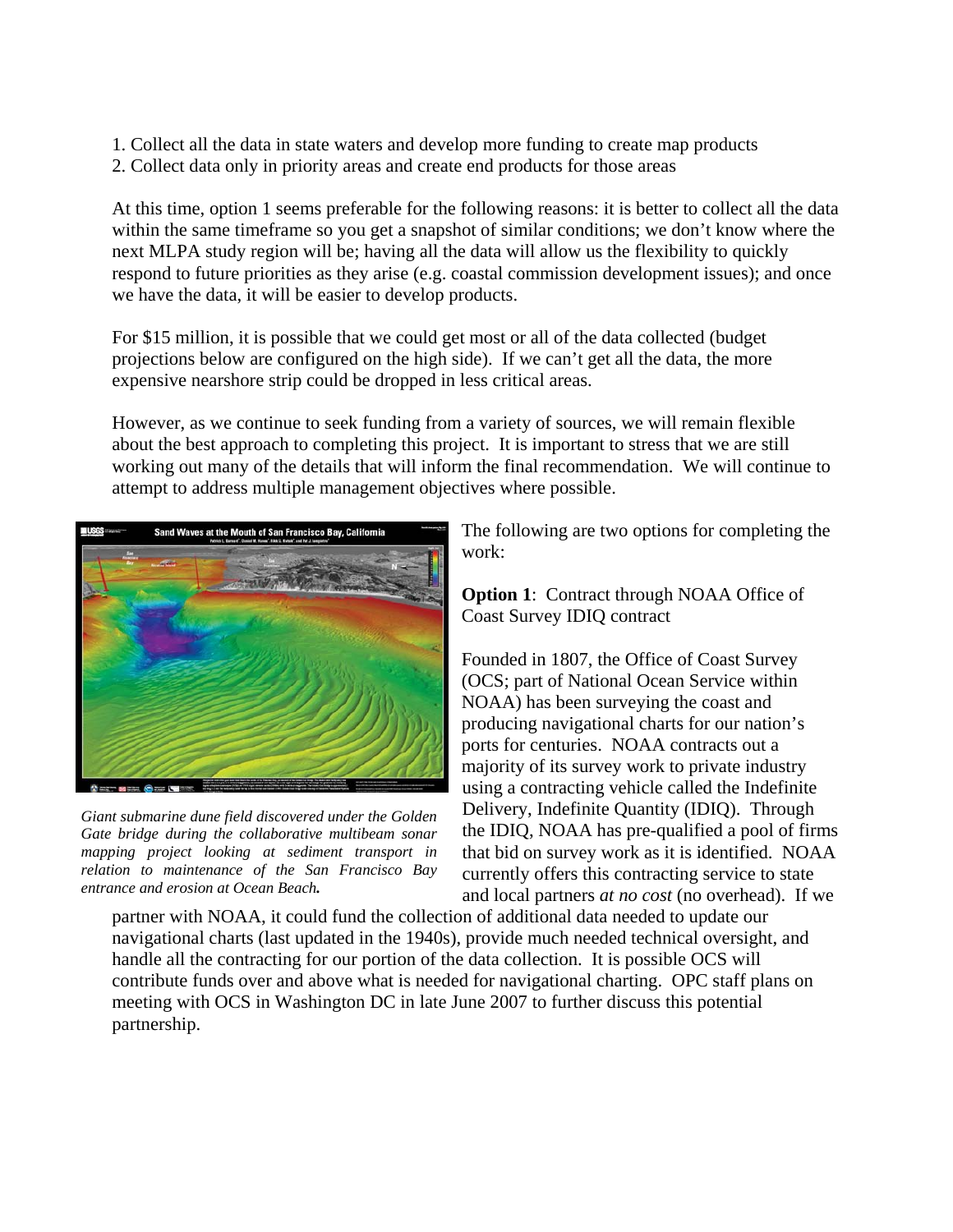## *Advantages*:

- NOAA's technical oversight of data collection and quality control.
- NOAA's contract management is a big help to OPC staff with limited time.
- Pre-qualified firms and contracts are already in place.
- Updated navigational charts (approx. 13 uncharted hazards to navigation were found in our current mapping effort).
- NOAA is a valued partner and this is an opportunity to further our institutional relationship.

## *Disadvantages*:

- Cost for data collection is pre-determined, muting market competition during bidding.
- OCS doesn't have track record working with States in this capacity.
- Unknown at this time if NOAA funding is available.
- Cannot contract for mapping with universities or other "outside sources".
- State mapping efforts may get slowed down by simultaneously completing surveying requirements.

**Option 2**: Contract directly with a private firm or university to collect the data, and consult with NOAA on technical issues

## *Advantages*:

- We are not reliant on one entity to complete work and are therefore more flexible.
- It will likely produce a more competitive bidding process in the open market.
- We could fund both industry and the university.

### *Disadvantages*:

- Contract management for a project of this size is a strain on limited OPC staff, especially if there are multiple contracts.
- NOAA's role would be far more limited.
- NOAA can only accept data from its pool of pre-qualified

firms for navigational charting; if we contract with anyone else, the data collected could not be used for this purpose (primarily for liability reasons).



*Fully interpreted and attributed geological map of Monterey Bay and surrounding terrestrial area. (Source: Center for Habitat Studies, Moss Landing Marine Labs)*